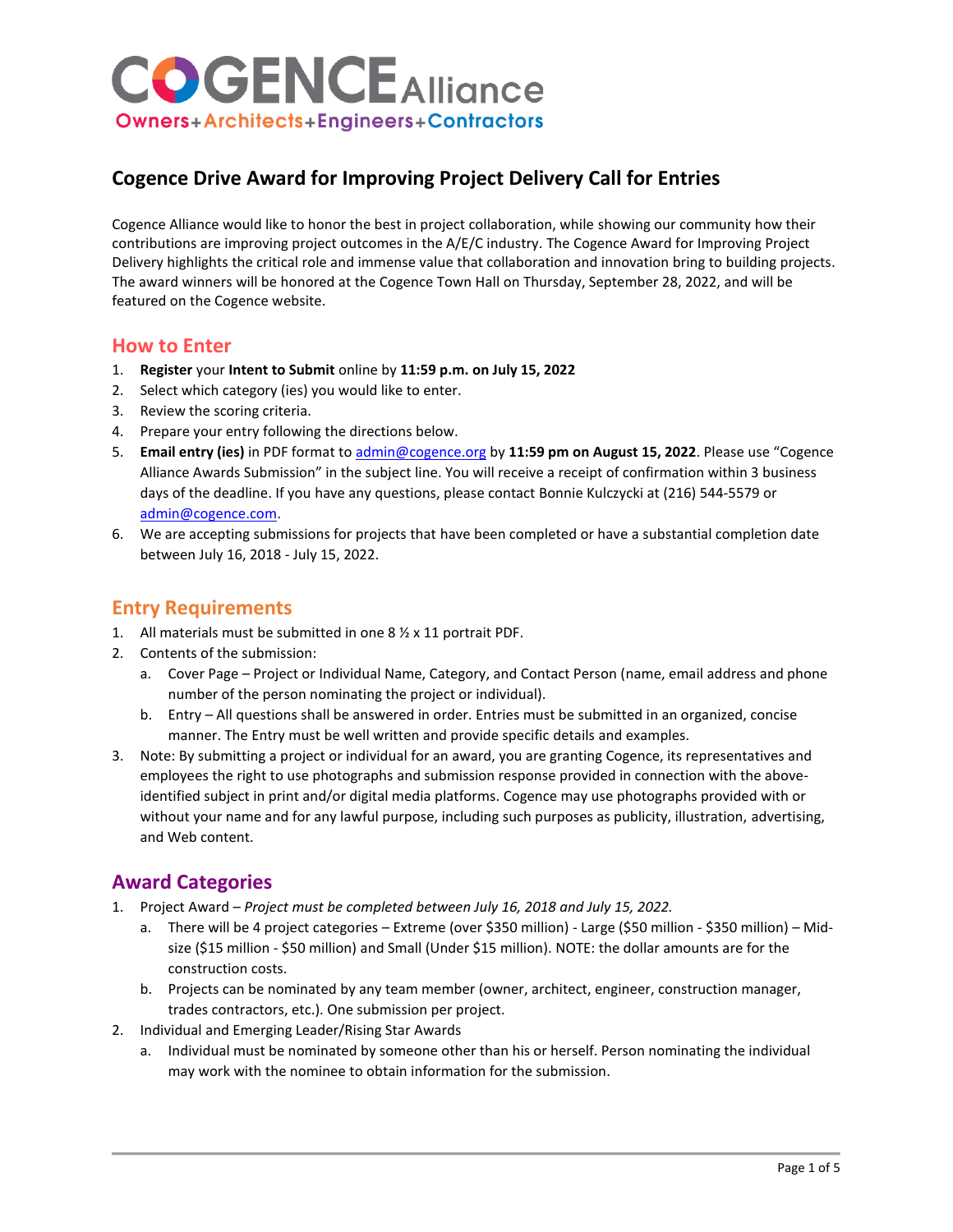## **Entry Questions**

### **Project Award Category**

General Information

- 1. Project Category (Extreme, Large, Mid-size, or Small)
- 2. Project Name
- 3. Project Location
- 4. Name and Address of Owner
- 5. Project Team Members *(company names and addresses)*
- 6. Delivery Method
- 7. Project Start Date
- 8. Project Completion Date *(planned and actual)*
- 9. Construction Cost *(initial vs final)*
- 10. General Project Description *(maximum 300 words)*

### Performance Information

1. Contributions Made to Collaborative Process

Provide a summary, with specific evidence and examples, of contributions made to enhance project outcomes. The contributions/examples should relate to at least 2 of the following topics: *(maximum 700 words)*

- *a. A collaborative project culture that leverages each team member's strengths.*
- *b. Reduced risks and improved outcomes for everyone.*
- *c. Projects that are financially responsible and enjoyable.*
- *d. Development of new lines of thought to move the A/E/C industry forward.*
- 2. Project Metrics

Outside of schedule and budget (asked in the general information section), provide metrics that demonstrate how the team contributed to project success. Examples include:

- *a.* Reduction of RFI's and change orders.
- *b.* If project came in under budget, site specific examples on how and where the dollars were saved.
- *c.* Contingency how much if any, of the contingency was used.
- *d.* Other metrics you deem important to the project.
- 3. Photography
	- *a.* Provide project pictures (exterior, interior, landscape, etc.) *up to 4 pictures*
	- *b.* Provide project team "action" pictures *(i.e. team pull planning sessions, in-field innovations, etc.)*
	- *c.* Submit individual photo files to Dropbox Link that will be provided to you b[y admin@cogence.org](mailto:admin@cogence.org)

### **Individual and Emerging Leader/Rising Star Award Category**

General Information

- 1. Individual Name
- 2. Company Name and Address
- 3. Current Role with Description
- 4. Recent Projects that incorporated a high level of collaboration or alternative delivery method (within the last 5 years). Please include:
	- *a.* Project Name
	- *b.* Project Owner/Institution
	- *c.* Role on Project
	- *d.* Duration of Project
	- *e.* What the individual influenced on the project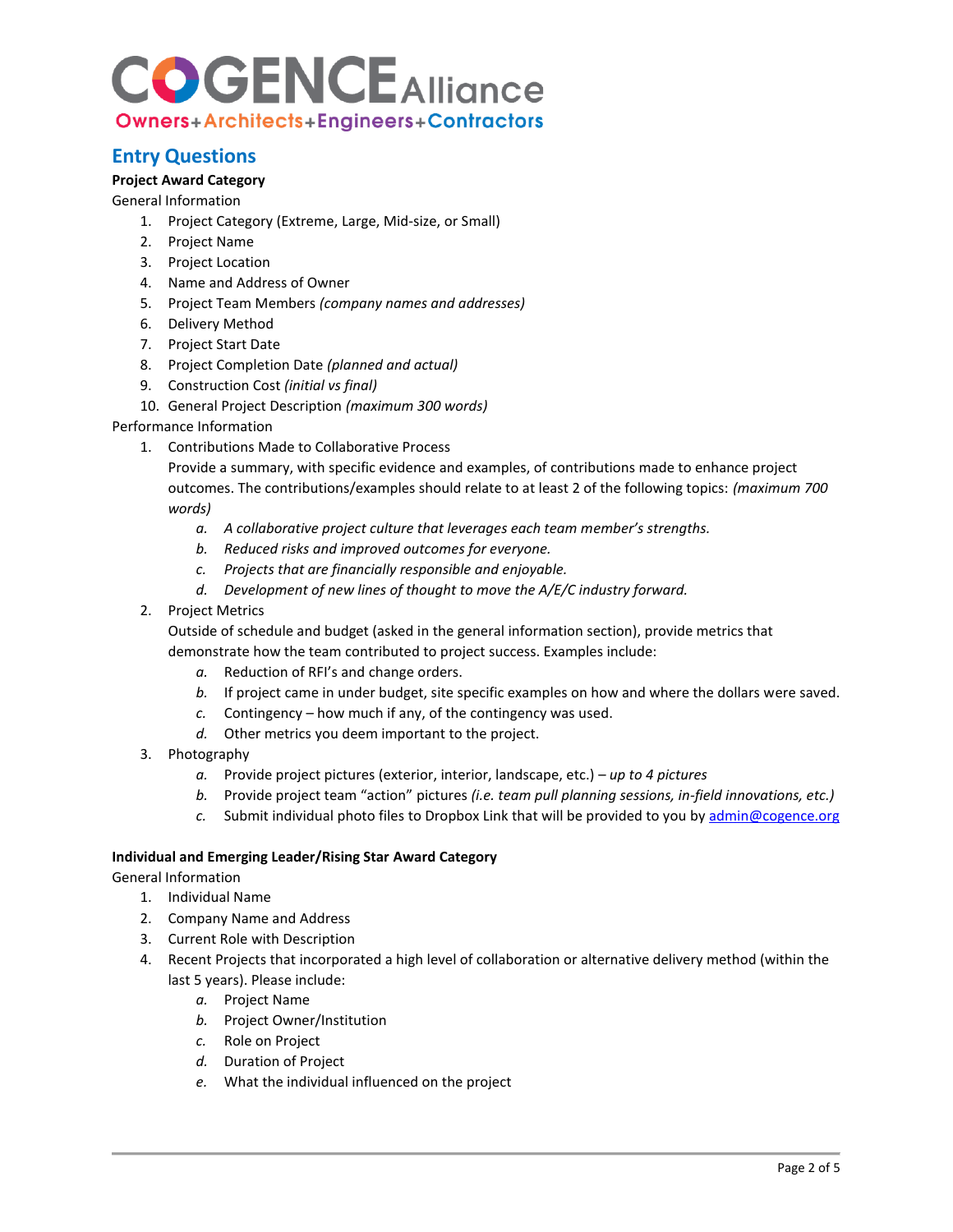Performance Information

1. Contributions Made to Collaborative Process

Provide a summary, with specific evidence and examples, of contributions made to enhance project outcomes. The contributions/examples should relate to at least 2 of the following topics: *(maximum 700 words)*

- *a. A collaborative project culture that leverages each team member's strengths.*
- *b. Reduced risks and improved outcomes for everyone.*
- *c. Projects that are financially responsible and enjoyable.*
- *d. Development of new lines of thought to move the A/E/C industry forward.*
- 2. Contributions as a Team Mentor *(maximum 300 words)*

Provide a summary, with evidence or specific examples, of contributions made by the nominee as a mentor (advisor, coach or motivator) to another individual or individuals in his/her organization or project team where the nominee helped others embrace project delivery methods and buy into a new way of working.

3. Reference Letters

Provide at least 2 reference letters (references must not be both from the same company) that support the individual's contributions to improving project delivery through collaboration.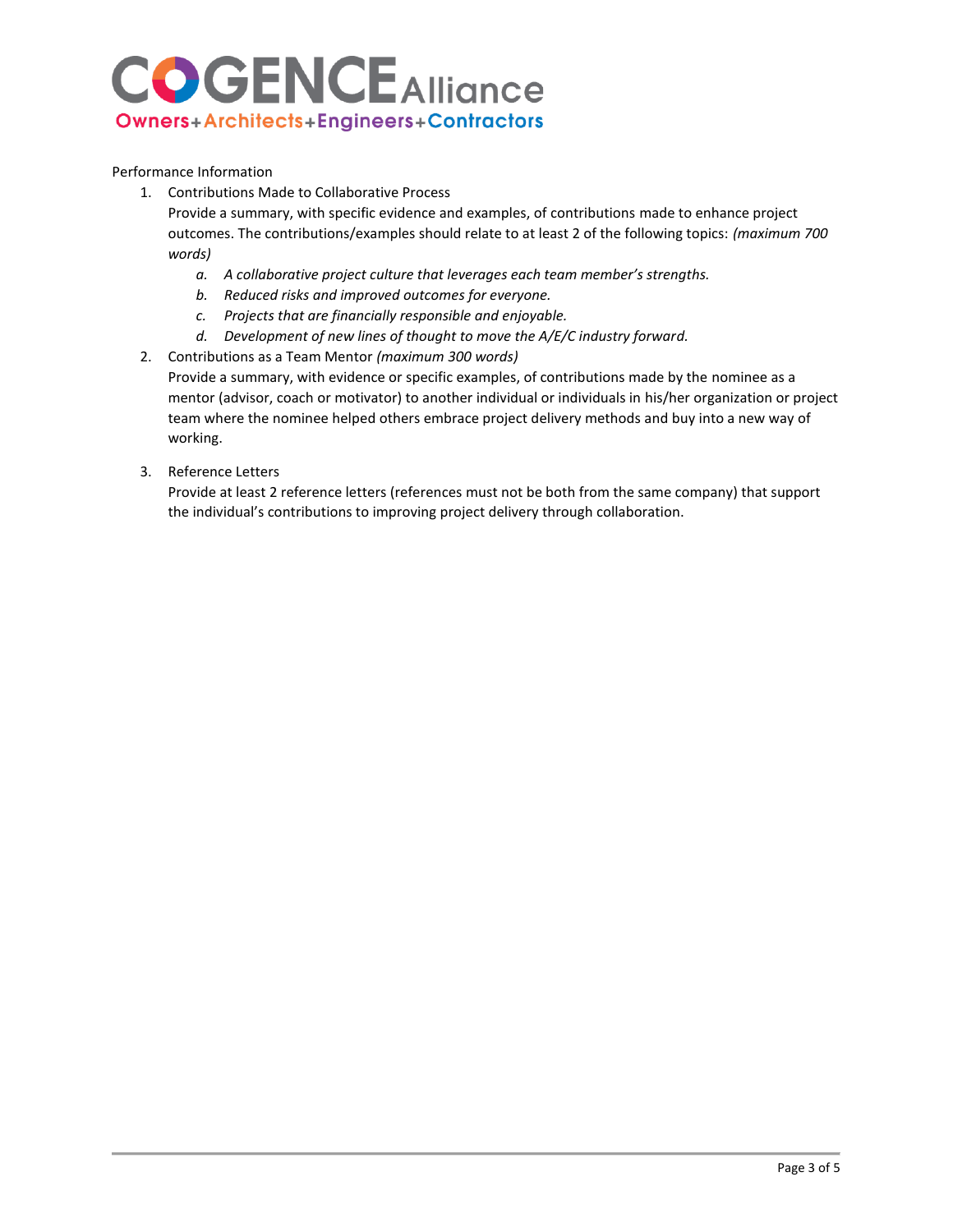## **Scoring Criteria**

The jurors will evaluate entries based on the following:

### **Project Award Category Criteria**

### **Project Description 15 Points**

A summary of the project that describes its biggest challenges and complexities, as well as what the team did to make the project successful.

| <b>Contributions Made to Collaborative Process</b>                                                 | <b>50 Points</b> |
|----------------------------------------------------------------------------------------------------|------------------|
| Substance of accomplishments                                                                       | 30 Points        |
| Degree to which accomplishments are attributable to team collaboration                             | 20 Points        |
| A summary, with specific evidence and examples, of contributions made to enhance project outcomes. |                  |
| The contributions/examples should relate to at least 2 of the following topics:                    |                  |

- *A collaborative project culture that leverages each team member's strengths.*
- *Reduced risks and improved outcomes for everyone.*
- *Projects that are financially responsible and enjoyable.*
- *Development of new lines of thought to move the A/E/C industry forward.*

### **Project Metrics 20 Points**

Provide quantifiable data that supports why using a collaborative approach improved the project.

### **Project and Team Photos 10 Points**

Team photos illustrating collaboration.

### **Quality of Submittal 5 Points**

Entrant has provided the application in an organized, concise manner which is well written and provides details.

### **Evaluation Maximum Points 100 Points**

### **Individual and Emerging Leader/Rising Start Award Category Criteria**

### **Individual's Recent Project History and Role 20 Points** Project history emphasizing detailed descriptions of the nominee's role and indicating the level of influence he/she have within his/her organization and/or on assigned project.

## **Contributions Made to the Collaborative Process 50 Points** *Substance of accomplishments 30 Points Degree to which accomplishments are attributable to the candidate 20 Points*

A summary, with specific evidence and examples, of contributions the individual has made to enhance project outcomes. The contributions/examples should relate to at least 2 of the following topics:

- *A collaborative project culture that leverages each team member's strengths.*
- *Reduced risks and improved outcomes for everyone.*